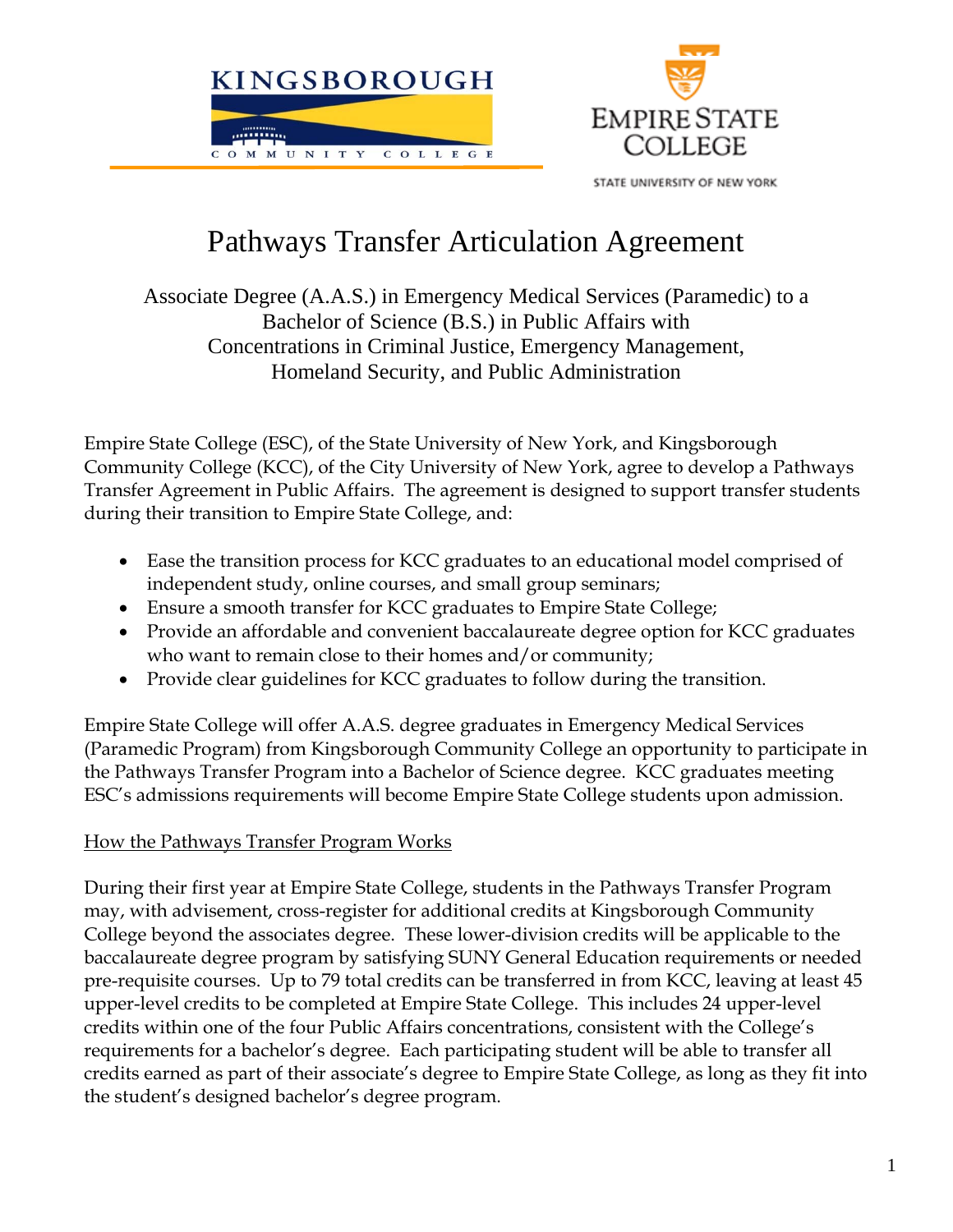As part of the agreement, Empire State College will provide the following: (1) individual educational planning and mentoring for all transferring Emergency Medical Services students, (2) outreach to faculty and transfer office staff at Kingsborough Community College to provide program information, (3) offer information sessions for students at KCC, at Empire State College locations, and online, and 4) tracking information on the performance of KCC students who transferred to ESC to identify and address any performance issues through enhanced communication between KCC and ESC.

Kingsborough Community College agrees to provide: (1) access for cross-registered Pathways transfer students to campus facilities and resources (i.e. Library, academic support, computer labs), (2) promotion of the program on campus to current students, faculty advisors, and alumni, and (3) to include this transfer agreement in any college publications where such agreements are listed (i.e. college catalog, website, transfer office brochures).

Emergency Medical Services (A.A.S.) to Public Affairs (B.S.) students may enroll at Empire State College on a full or part-time basis. With advisement from their faculty mentor at ESC, students may elect to design a degree program similar to one of the samples provided on pages  $4 - 7.$ 

This agreement becomes effective when all signatures are affixed, and remains in effect for five years from that date (of last signature). The agreement may be amended or renewed by mutual agreement and will be formalized via revision of this agreement.

#### **Sample Degree Plan**

Please refer to Appendix A, B, C and D for sample degree plans.

#### **For Further Information**

**Christopher Rolley** Senior Recruitment and Outreach Coordinator Metropolitan Center **SUNY Empire State College** 646-230-1208 MetroEnroll@esc.edu

**George Contreras** Associate Professor and Director, Allied Health Kingsborough Community College 2001 Oriental Boulevard T2 Building, Room T280 (first floor) 718-368-6721 George.Contreras@kbcc.cuny.edu

 $\overline{a}$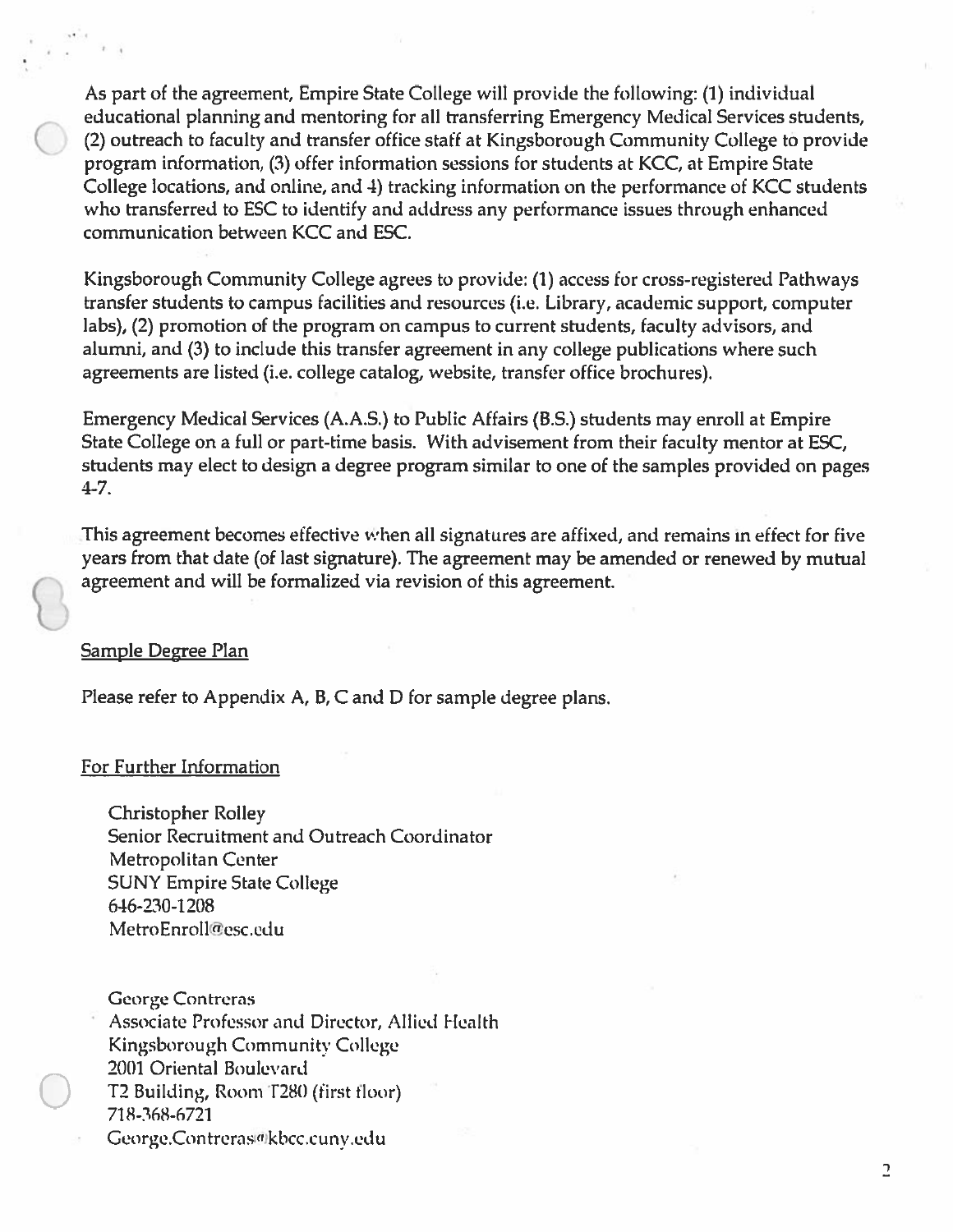**Signatures to the Agreement** 

**EMPIRE STATE COLLEGE** 

earlesthe

Alfred Ngome Ntoko Provost

Cynthia K Ward

Dean, Metropolitan Center

 $03112005$ 

Date

 $\mathbb{E}$ 

Date

## KINGSBOROUGH COMMUNITY COLLEGE

 $L$ cart  $-65 - 1$ 

**Stuart Suss, PhD** Provost and Vice President for Academic Affairs

Date<br>  $\frac{3}{2}$ <br>  $\frac{3}{2}$ <br>  $\frac{3}{2}$ <br>  $\frac{3}{2}$ <br>  $\frac{3}{2}$ <br>  $\frac{3}{2}$ <br>  $\frac{3}{2}$ <br>  $\frac{3}{2}$ 

Reza Fakhari, PhD Associate Provost and Assistant Vice President for Academic Affairs

Appendix A - Sample Degree Plan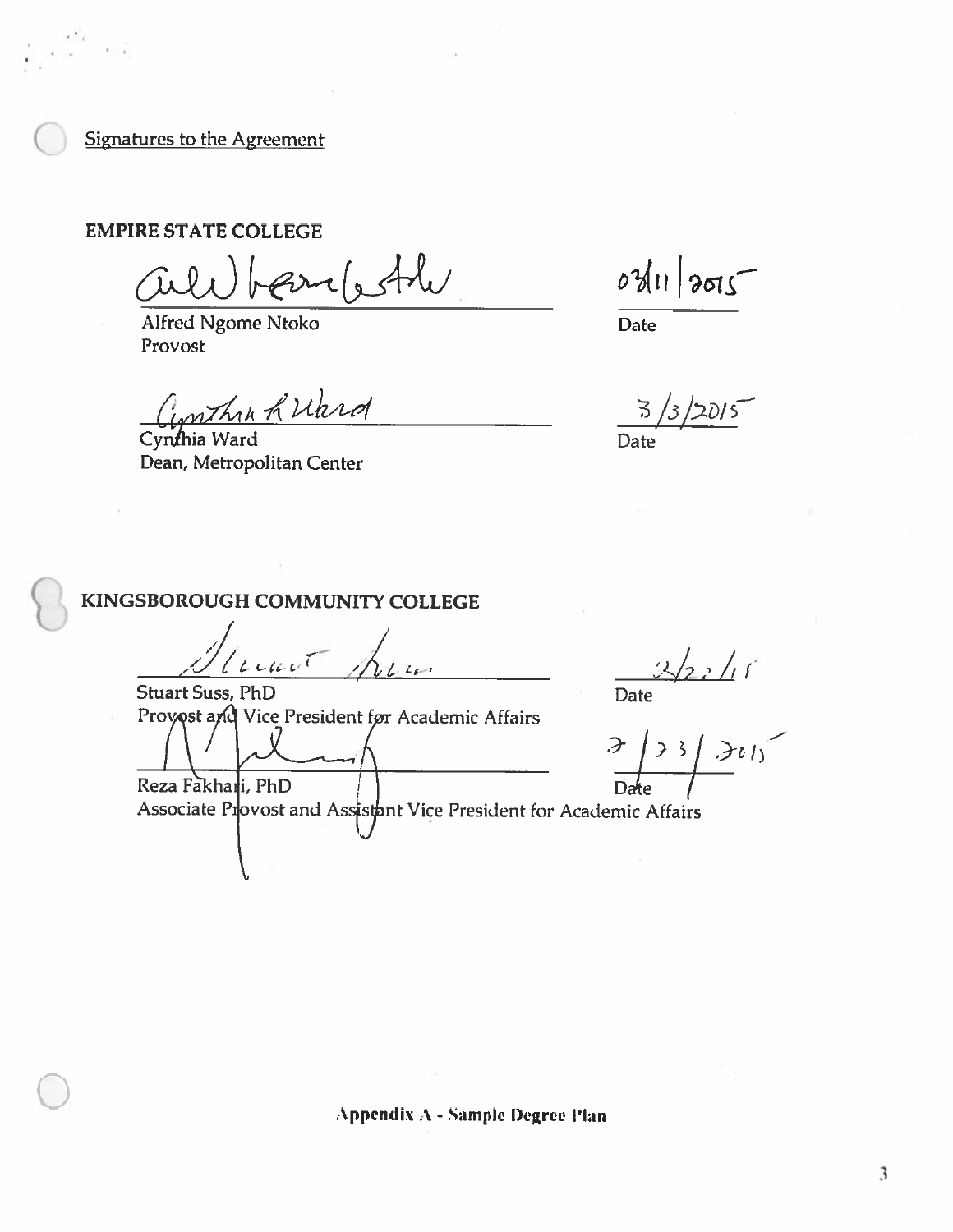Degree: Area of Study: Concentration:

 $\Gamma_{\rm{max}}$ 

**Bachelor of Science Public Affairs Criminal Justice** 

CUNY Kingsborough Community College - Emergency Medical Services (Paramedic Program)

| <b>EMT Basic</b>          |  |
|---------------------------|--|
| <b>EMT Basic Clinical</b> |  |
| + Paramedic I             |  |
| + Paramedic Clinical I    |  |
| + Paramedic II            |  |
| + Paramedic Clinical II   |  |
| + Paramedic III           |  |
| + Paramedic Clinical III  |  |
| + Paramedic IV            |  |
| + Paramedic Clinical IV   |  |

| * Freshman English I [10F]            |  |
|---------------------------------------|--|
| * Freshman English II                 |  |
| * Human Anatomy and Physiology I [2F] |  |
| * Human Anatomy and Physiology II     |  |
| * General Psychology [3F]             |  |
| Math [1F]                             |  |

**Total Transcript Credit** 60

**Total Advanced Standing** 60

#### **SUNY Empire State College (Sample Only)**

| * Introduction to Criminal Justice    |               |
|---------------------------------------|---------------|
| *+ Security Management                | 金             |
| *+ Crime Theory [7F]                  | 业             |
| *+ Ethical Issues in Criminal Justice | $\Delta$      |
| *+ Security and Civil Liberties       | $\frac{1}{2}$ |
| *+ Policing a Society                 | $\Delta t$    |
| *+ Criminal Justice Administration    | $\frac{1}{2}$ |
| *+ U.S. Constitution                  | $\frac{1}{2}$ |

| <b>Educational Planning</b>             |  |
|-----------------------------------------|--|
| *+ Abnormal Psychology [3F]             |  |
| * American Government [4F]              |  |
| * American Sign Language I [9F]         |  |
| $  *$ Public Speaking                   |  |
| * Introduction to Public Administration |  |
| *+ Performance Improvement Methods      |  |
| <b>*+ Policy Analysis and Planning</b>  |  |

| Total Empire State College Credit | 64  |
|-----------------------------------|-----|
| Degree Program Total              | 124 |

(\*) Liberal Studies

(+) Advanced Level

Appendix B - Sample Degree Plan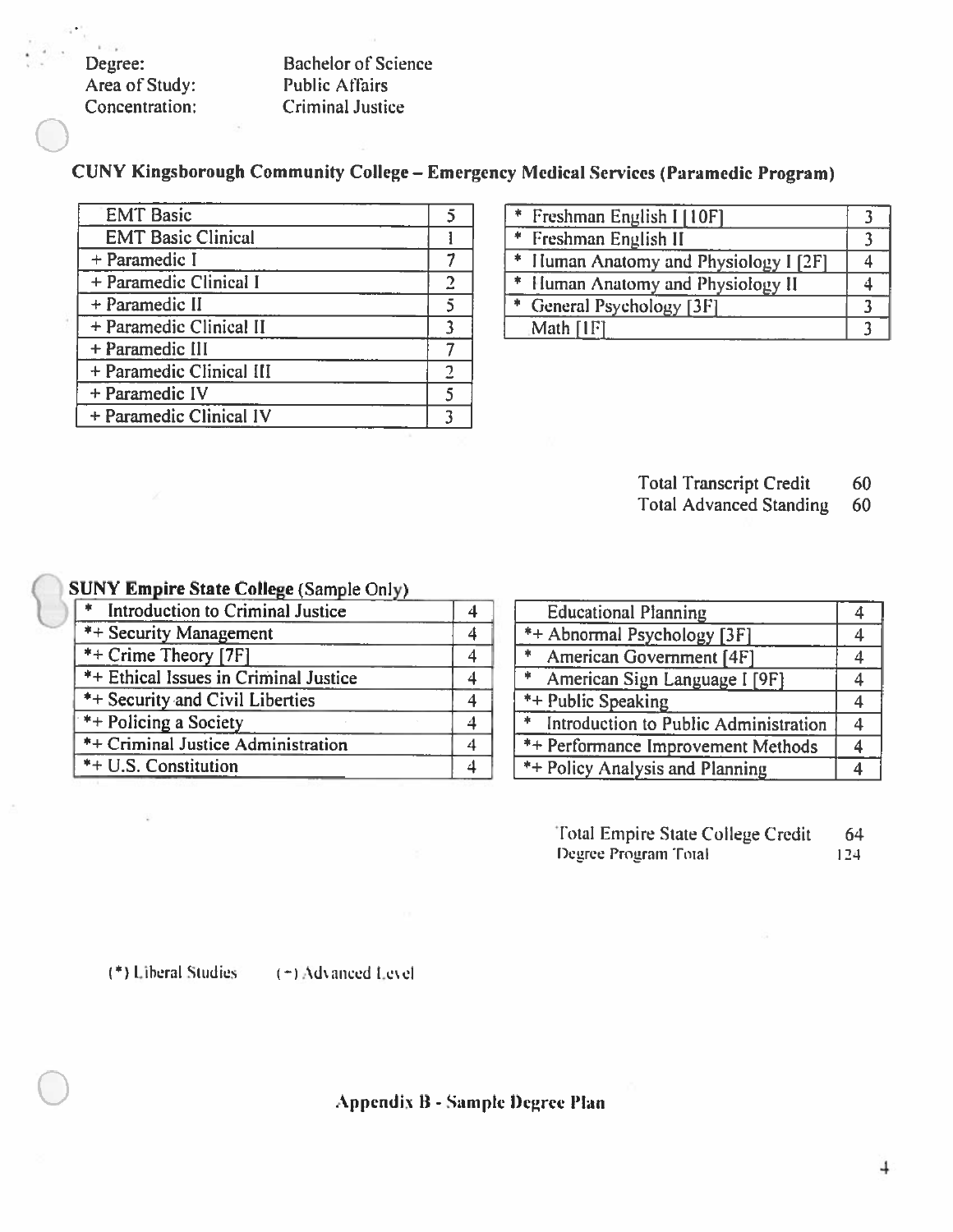Degree: Area of Study: Concentration: **Bachelor of Science Public Affairs Emergency Management** 

#### CUNY Kingsborough Community College - Emergency Medical Services (Paramedic Program)

| <b>EMT Basic</b>          |  |
|---------------------------|--|
| <b>EMT Basic Clinical</b> |  |
| + Paramedic I             |  |
| + Paramedic Clinical I    |  |
| + Paramedic II            |  |
| + Paramedic Clinical II   |  |
| + Paramedic III           |  |
| + Paramedic Clinical III  |  |
| + Paramedic IV            |  |
| + Paramedic Clinical IV   |  |

#### **Frederick Community College (MD)**

| Orientation to Hazardous Materials for   |  |  |
|------------------------------------------|--|--|
| <b>Medical Personnel</b>                 |  |  |
| Emergency Manager: An Orientation to the |  |  |
| Position                                 |  |  |
| IS 100.B and IS 200.B                    |  |  |
| IS 700.A, IS 702.A, and IS 703.A         |  |  |
|                                          |  |  |

#### **SUNY Empire State College (Sample Only)**

| Principles & Practices of Emergency Mgmt.    | 4 |
|----------------------------------------------|---|
| *+ Counterterrorism in a Changing World [6F] | 4 |
| *+ Crisis Management                         | 4 |
| Disaster Planning and Emergency Response     | 4 |
| *+ Logistics Mgmt. and Resource Allocation   | 4 |
| <b>Emergency Mgmt. Information Systems</b>   | 4 |
| *+ Risk Assessment and Hazard Vulnerability  |   |
| Assessment                                   |   |
| *+ Strategic Planning for Emergency Services |   |
| Organizations                                |   |
| *+ Ethics for Emergency Services Personnel   |   |
| 7F1                                          |   |
| *+ U.S. Government Emergency Responses:      |   |
| 1877 to Present                              |   |

| * Freshman English I [10F]            |  |
|---------------------------------------|--|
| * Freshman English II                 |  |
| * Human Anatomy and Physiology I [2F] |  |
| * Human Anatomy and Physiology II     |  |
| * General Psychology [3F]             |  |
| Math $[1F]$                           |  |

| <b>Total Transcript Credit</b> | 64 |
|--------------------------------|----|
|                                |    |

Total Advanced Standing 64

| <b>Educational Planning</b>        |  |
|------------------------------------|--|
| *+ Abnormal Psychology [3F]        |  |
| $\ast$<br>American Government [4F] |  |
| 米<br>American Sign Language I [9F] |  |
| *+ Public Speaking                 |  |

Total Empire State College Credit - 60 Degree Program Total  $124$ 

(\*) Liberal Studies

 $(\pm)$  Advanced Level

#### Appendix C - Sample Degree Plan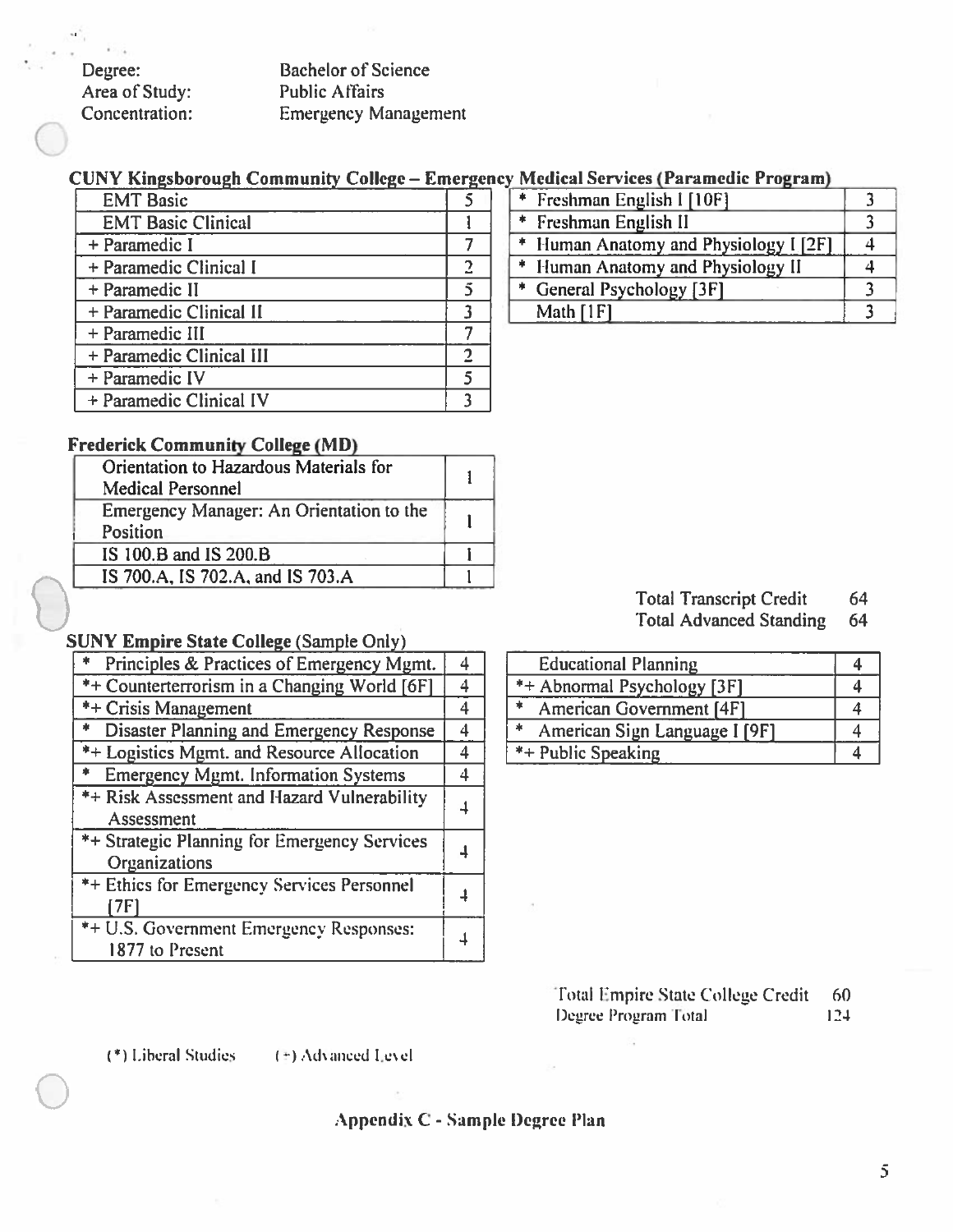Degree: Area of Study: Concentration:

**Bachelor of Science Public Affairs Homeland Security** 

CUNY Kingsborough Community College - Emergency Medical Services (Paramedic Program)

| <b>EMT</b> Basic          |  |
|---------------------------|--|
| <b>EMT Basic Clinical</b> |  |
| + Paramedic I             |  |
| + Paramedic Clinical I    |  |
| + Paramedic II            |  |
| + Paramedic Clinical II   |  |
| + Paramedic III           |  |
| + Paramedic Clinical III  |  |
| + Paramedic IV            |  |
| + Paramedic Clinical IV   |  |

## **Frederick Community College (MD)**

| Orientation to Hazardous Materials for<br><b>Medical Personnel</b> |  |
|--------------------------------------------------------------------|--|
| Emergency Manager: An Orientation to the<br>Position               |  |
| IS 100.B and IS 200.B                                              |  |
| IS 700.A, IS 702.A, and IS 703.A                                   |  |

## **SUNY Empire State College (Sample Only)**

| * Introduction to Homeland Security                            | ⊿ |
|----------------------------------------------------------------|---|
| *+ Counterterrorism in a Changing World [6F]                   |   |
| *+ Ethical Issues in Homeland Security [7F]                    |   |
| *+ Bioterrorism [2F]                                           | 4 |
| *+ Cyber Crimes                                                | 4 |
| * Disaster Planning and Emergency Response                     |   |
| *+ Perspectives of Terrorism                                   |   |
| *+ Logistics Mgmt. and Resource Allocation                     |   |
| *+ National Security Strategies of the United<br>States $[5F]$ |   |
| *+ Risk Assessment and Hazard Vulnerability<br>Assessment      |   |

| * Freshman English I [10F]            |  |
|---------------------------------------|--|
| * Freshman English II                 |  |
| * Human Anatomy and Physiology I [2F] |  |
| * Human Anatomy and Physiology II     |  |
| * General Psychology [3F]             |  |
| Math [1F]                             |  |

|  |  | <b>Total Transcript Credit</b> |  | 64 |
|--|--|--------------------------------|--|----|
|  |  |                                |  |    |

**Total Advanced Standing** -64

| <b>Educational Planning</b>   |  |
|-------------------------------|--|
| *+ Abnormal Psychology [3F]   |  |
| American Government [4F]      |  |
| American Sign Language I [9F] |  |
| *+ Public Speaking            |  |

Total Empire State College Credit 60 Degree Program Total  $124$ 

(\*) Liberal Studies (\*) Advanced Level

## Appendix D - Sample Degree Plan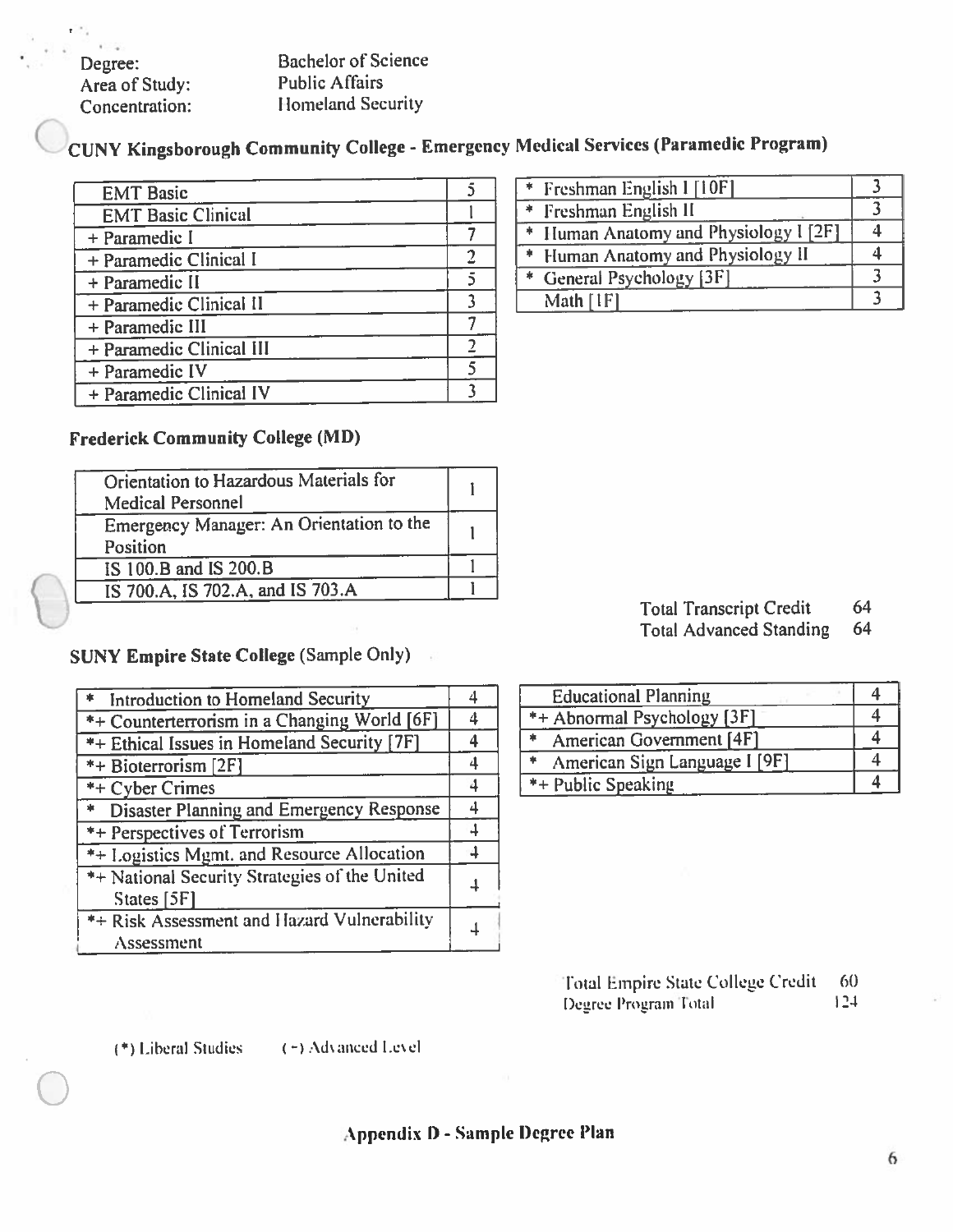**Bachelor of Science** Degree: Area of Study: **Public Affairs** Concentration: **Public Administration** 

CUNY Kingsborough Community College - Emergency Medical Services (Paramedic Program)

| <b>EMT Basic</b>          |  |
|---------------------------|--|
| <b>EMT Basic Clinical</b> |  |
| + Paramedic I             |  |
| + Paramedic Clinical I    |  |
| + Paramedic II            |  |
| + Paramedic Clinical II   |  |
| + Paramedic III           |  |
| + Paramedic Clinical III  |  |
| + Paramedic IV            |  |
| + Paramedic Clinical IV   |  |
|                           |  |

| * Freshman English I [10F]            |  |
|---------------------------------------|--|
| * Freshman English II                 |  |
| * Human Anatomy and Physiology I [2F] |  |
| * Human Anatomy and Physiology II     |  |
| * General Psychology [3F]             |  |
| Math [IF]                             |  |

**Total Transcript Credit** 60

**Total Advanced Standing** 60

#### **SUNY Empire State College (Sample Only)**

| * Introduction to Public Administration             | 4 |
|-----------------------------------------------------|---|
| *+ Public Policy Making                             | 4 |
| *+ Public Finance Management                        | 4 |
| *+ American State and Local Government              | 4 |
| *+ Management of Government Employees               | 4 |
| <b>*+ Municipal Government Management</b>           | 4 |
| *+ Non-Profit Management                            | 4 |
| <b>*+ Performance Improvement Methods</b>           | 4 |
| *+ Public Administration Ethics and Theory          | 4 |
| *+ Socioeconomic Issues in Public<br>Administration |   |
| *+ Policy Analysis and Planning                     |   |

| <b>Educational Planning</b>        |  |
|------------------------------------|--|
| *+ Abnormal Psychology             |  |
| American Government [4F]<br>$\ast$ |  |
| American Sign Language I [9F]<br>* |  |
| *+ Public Speaking                 |  |

| Total Empire State College Credit | 64   |
|-----------------------------------|------|
| Degree Program Total              | -124 |

(\*) Liberal Studies

 $(\pi)$  Advanced Level